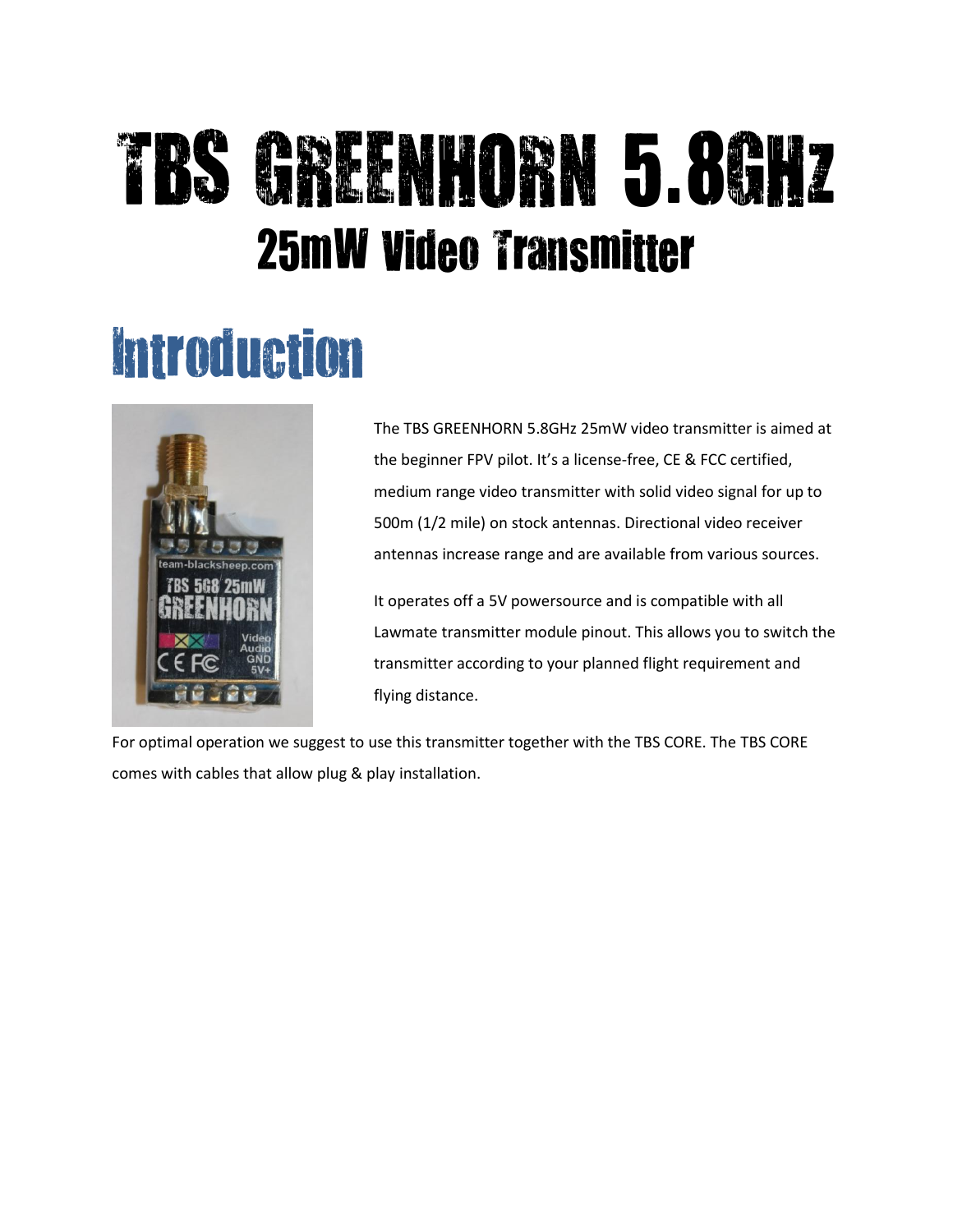## Connection to TBS CORE



Connection to the TBS CORE is fairly straight forward. Ensure that your TBS CORE is set to 5V on the VTx port (picture left). Depending on required length between CORE and video transmitter, use either the supplied pigtail cable or the shielded video transmitter cable that came with the CORE.

Solder to the VTx port of the TBS CORE and then connect to the video transmitter's socket. If set up right, you can use any TBS or Lawmate video transmitter (1.2 GHz, 2.4GHz, 5.8GHz) with the same cable, on the same plane, without making any modifications.

#### Custom Installation

Installation of the transmitter is easy. It comes with a pigtail connector that you can use to make your own cables. Or use it plug & play with compatible TBS products. The pinout of the cable is according to following color scheme:

- Yellow = Video
- White = Audio
- Black = GND
- $Red = 5V +$

The pins of the connector are also labelled on the front of the video transmitter. Please verify the pinout of the plug and that everything is wired correctly before powering up your video transmitter for the first time!

Attach the supplied 4-leaf Cloverleaf antenna with care. Do not bend or modify the top (receiving part) of the antennas! When travelling with your plane please use the provided transport case for the antennas to avoid damaging your antenna and reducing its range.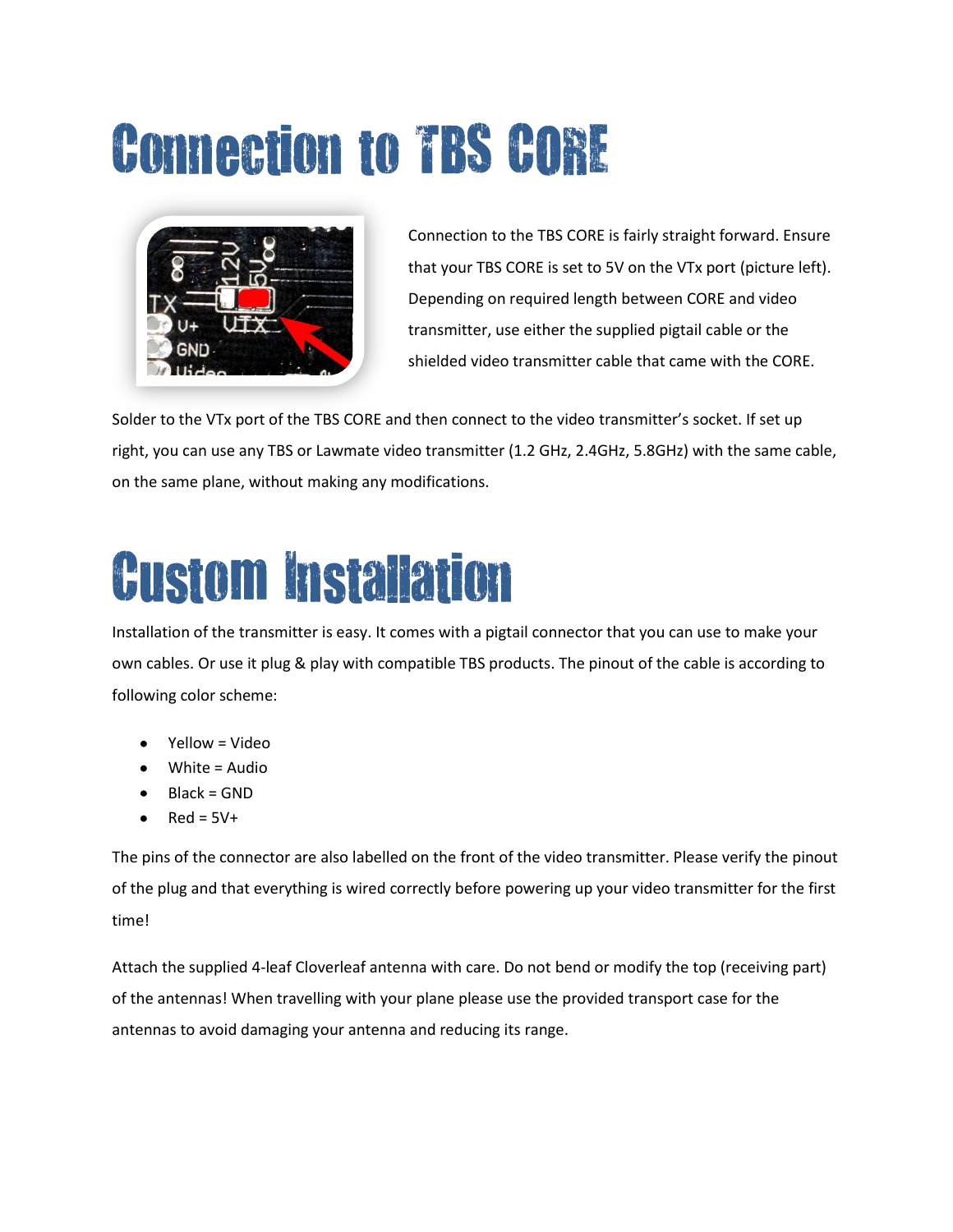## Channel Selection

The TBS Greenhorn supports 8 channels in the 5.8GHz ISM Band. The channels are selected using the dipswitch located at the back of the video transmitter.

The channels of the TBS 5.8 GHz video system are color-coded. The antennas you purchased are optimized for a certain range of channels. These channels are grouped using various colors. The CL/SPW antennas are marked with a little piece of colored shrink-tube at the base of the antenna. The transmitter's capable frequencies are printed on the label and marked with an "X". Find a channel matching both your transmitter's frequency and antenna frequency and set it with the dipswitch. The supported channels, also color coded, are listed in the table below.